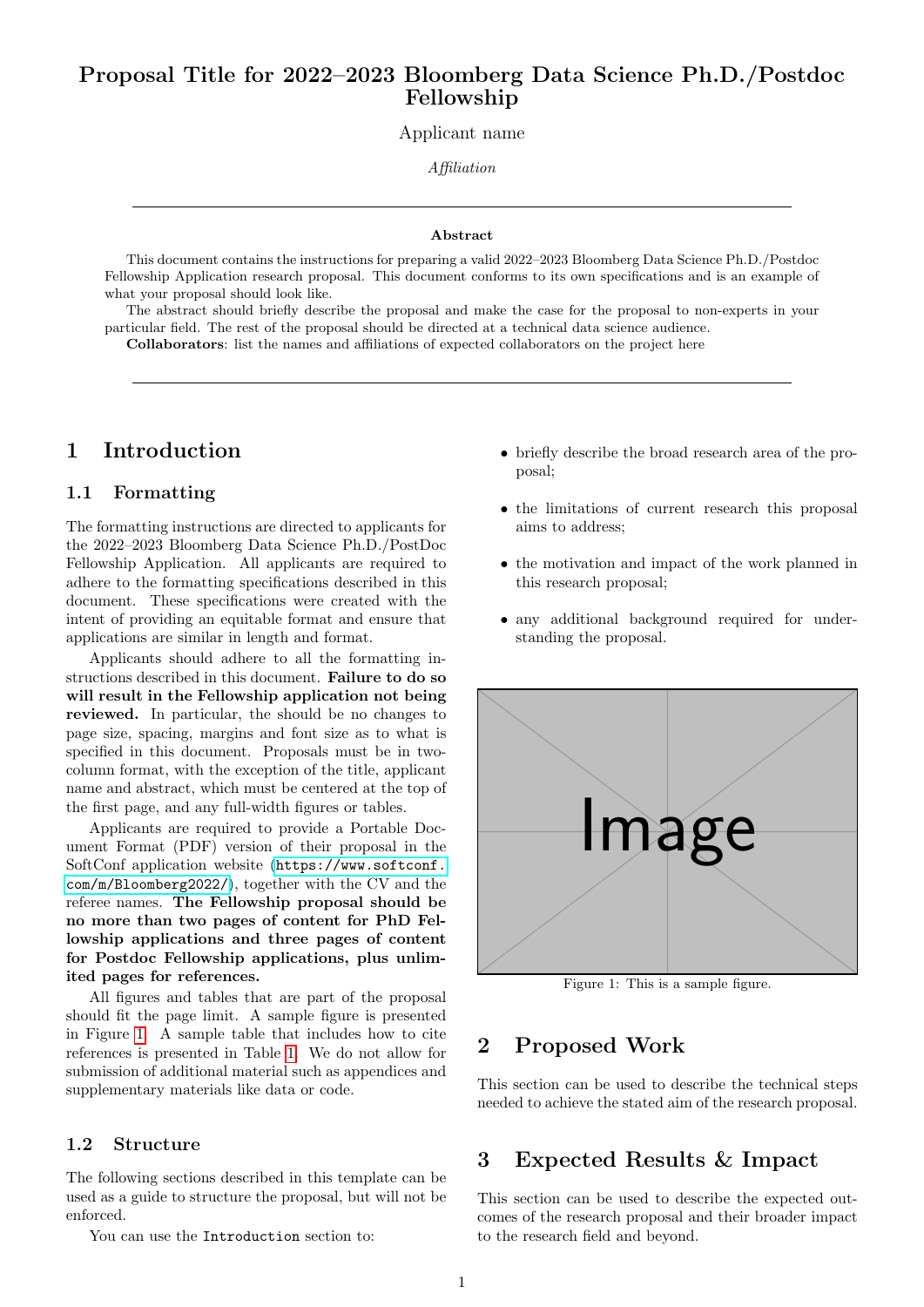| Citation format                            | Citation command |
|--------------------------------------------|------------------|
| American Psychological Association [1983]  | \citet           |
| [American Psychological Association, 1983] | \citep\\cite     |
|                                            |                  |

Table 1: This is sample table with full page width.

## <span id="page-1-0"></span>4 Data, Software and Ethics Policy

Briefly state the means by which the results produced by this funding will be disseminated e.g., open source software, open access journals, conferences, and/or presentations.

Please mention if there are any licensing or release constraints for the data used.

If applicable, please discuss or address any ethical considerations of the proposal including: the use of the data, ethical approvals needed for using the data, how access to data used will be provided and intended uses of the resulting methods.

Finally, references are unlimited in length.

Bloomberg employee consultants: Please disclose if you consulted with any Bloomberg employee while preparing this application.